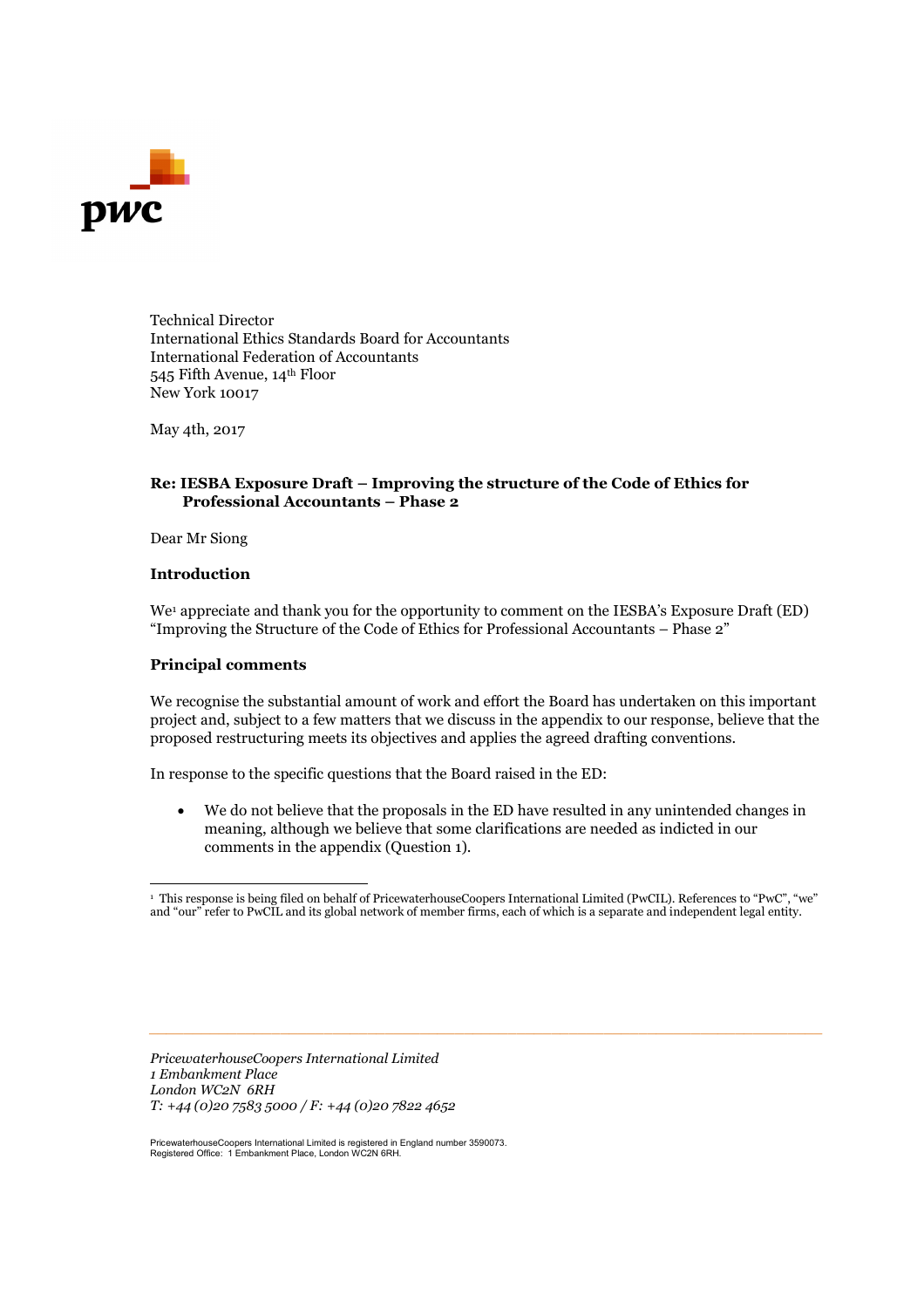

 We believe that the proposals are consistent with the key elements of the restructuring as described (Question 2). However we note that the structure of some of the sub-sections still do not flow well and that there are some paragraphs, due to separating elements of the extant code, which appear to be stand-alone statements leaving the implications ambiguous. Please see our comments in the appendix.

As requested we have commented separately on the Safeguards related changes in our response to that ED (Question 3).

#### **Effective date** (Question 4)

We support the proposals to make the restructured Parts 1, 2 and 3 of the Code effective on a single date (15 June 2019).

We also support:

- the revised provisions relating to long association with audit clients (Section 540) being effective for audits of financial statements commencing on or after December 15th, 2018, and
- the independence provisions (4A) being effective for audits of financial statements commencing on or after June 15th, 2019.

However, we recommend that the Board considers also making the changes to the independence provisions relating to non-audit assurance engagements effective by reference to periods commencing on or after a relevant date (or to at least provide such flexibility where appropriate to the engagement). While we recognise that the changes relating to such engagements are largely conforming/presentational, rather than being of substance, we observe that such engagements can comprise reports on periods of extended length (such as an assurance report on sustainability covering a calendar year) and to make the changes (Part 4B on Independence, and Section 940 on long association) apply on a single date (as proposed - June 15<sup>th</sup>, 2019 and December 15<sup>th</sup>, 2018 respectively) could have some unintended consequences when a period under review crosses the relevant date.

#### **Detailed comments**

Detailed comments and observations are provided in the appendix. We recognise that some of these comments go beyond "restructuring" but we include them for completeness as the Board may wish to consider the point as it finalises the restructured Code. We also note, given the overlap with the "Safeguards" exposure draft, that some of these comments may be relevant to that project.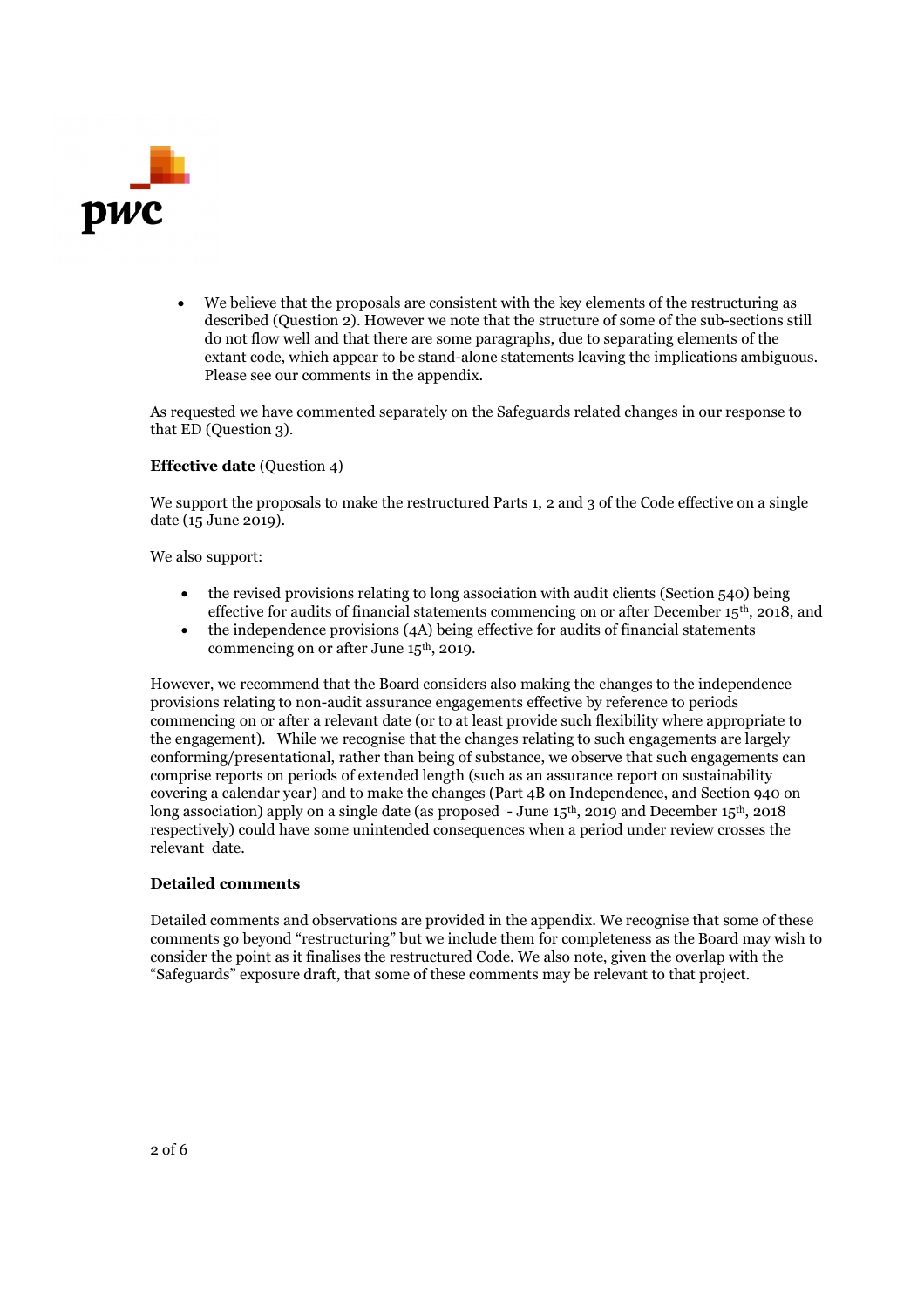

### **Contact**

We would be happy to discuss our views with you. If you have any questions regarding this letter, please contact Diana Hillier at <u>diana.hillier@pwc.com</u>, or me, at <u>jan.e.mccahey@pwc.com.</u>

Yours sincerely

nm Cahey

Jan McCahey Global Regulatory Leader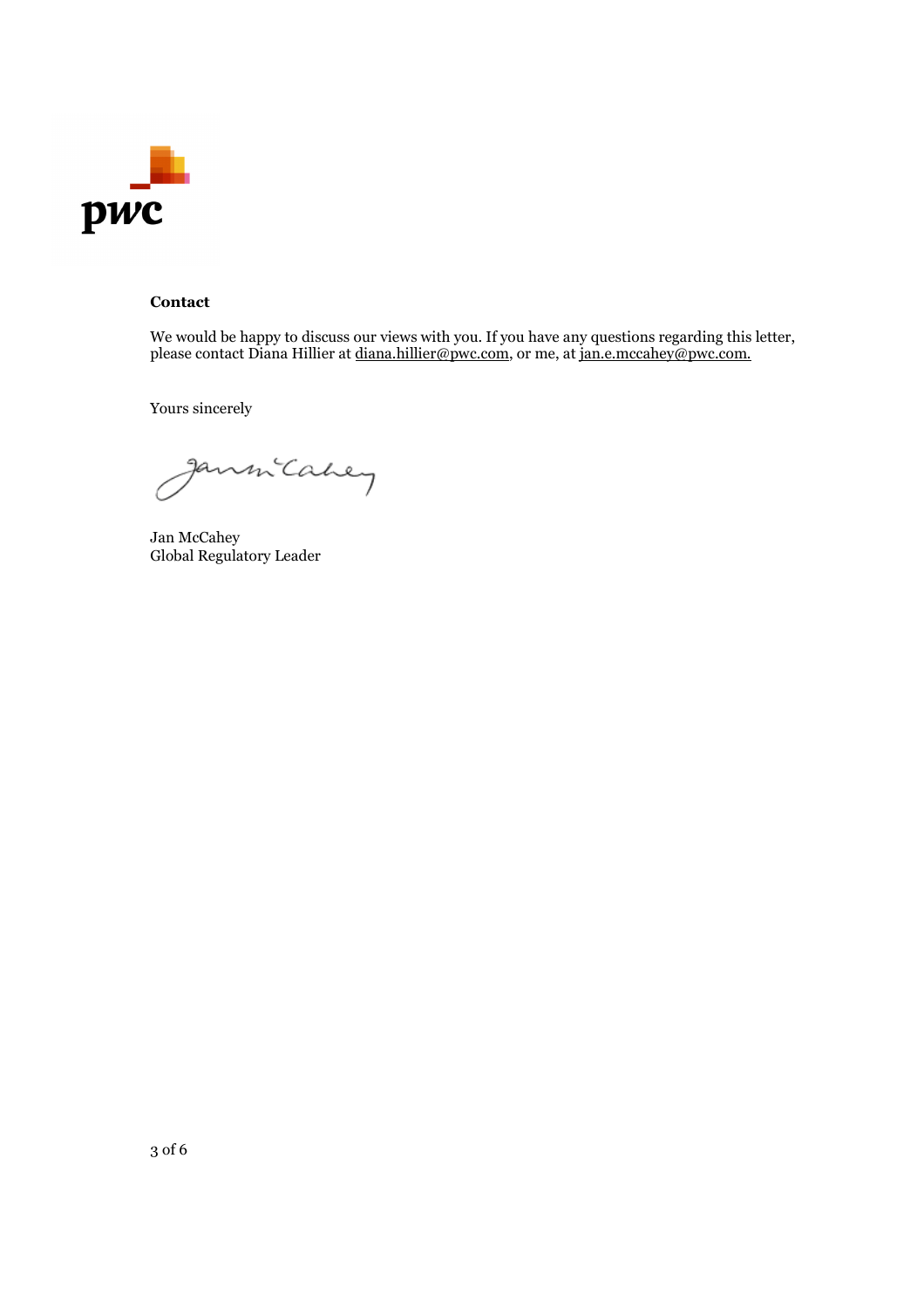

# **Appendix**

## **Detailed comments**

| Paragraph | Comment/observation                                                                                                                                                                                                                                                                                                                                       |
|-----------|-----------------------------------------------------------------------------------------------------------------------------------------------------------------------------------------------------------------------------------------------------------------------------------------------------------------------------------------------------------|
| 200.4     | Please see our comments on IESBA's Exposure Draft "Proposed revisions<br>to clarify the Applicability of the Provisions of the Extant Code to<br>Professional Accountants in Public Practice (PAPP)".                                                                                                                                                     |
| 220.2     | A potential "self-review" threat is not mentioned here and given that the<br>section addresses preparation of information we suggest that this may be<br>appropriate, along with guidance.                                                                                                                                                                |
|           | In addition, in comparison to 230.2, for example, this paragraph does not<br>detail the fundamental principles that may be threatened.                                                                                                                                                                                                                    |
| 220.7 A1  | This paragraph states that the professional accountant "is required" to do<br>something but that this is presented as application material as opposed to<br>a requirement. This seems to be guidance to support para 220.1 and as<br>such does not appear to follow the drafting convention. We recommend<br>that the sentence is re-written as guidance. |
| 220.9     | This paragraph contains a requirement for the professional accountant to<br>exercise professional judgement to identify and consider                                                                                                                                                                                                                      |
|           | Even with the application material that follows it, the objective of the<br>requirement is not evident and the paragraph could benefit from further<br>explanation regarding the objective.                                                                                                                                                               |
| 220.11 A1 | The reference to "Consulting the policies and procedures of the employing<br>organisation" might more clearly be written as "Following the policies and<br>procedures". Consult does not seem like the right word in this context.                                                                                                                        |
| 230.4 A2  | The requirement set out in R230.4 refers to "expertise" of the individual<br>but there is no mention of this in the supporting application material. An<br>additional bullet in 230.4 A2 of "Insufficient expertise" seems appropriate.                                                                                                                   |
| 230.5     | It would be helpful to indicate to whom "the reasons" might be<br>communicated.                                                                                                                                                                                                                                                                           |
| 270.1     | The inclusion of the words at the end "created by pressure" is inconsistent<br>with the approach in other paragraphs such as 230.1.                                                                                                                                                                                                                       |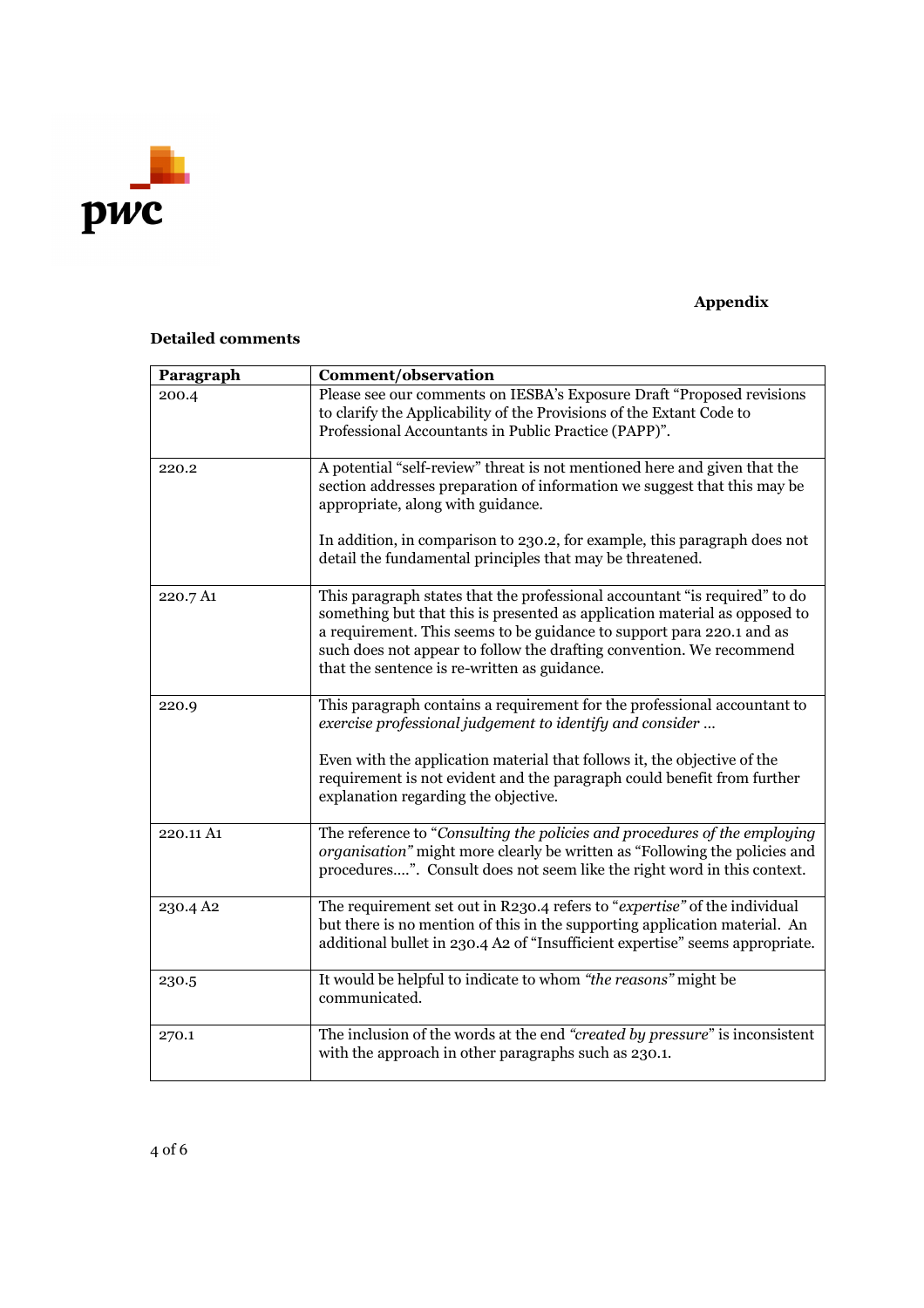

| $270.4$ (b)                         | The word "would" might be replaced by "could" as this seems more<br>appropriate.                                                                                                                                                                                                           |
|-------------------------------------|--------------------------------------------------------------------------------------------------------------------------------------------------------------------------------------------------------------------------------------------------------------------------------------------|
| 270.4 A2 (4 <sup>th</sup> bullet)   | We suggest that this be re-ordered to read:                                                                                                                                                                                                                                                |
|                                     | "Pressure from superiors, colleagues or others, for example, to<br>manipulate performance indicators where it can influence their own<br>compensation or other incentives"                                                                                                                 |
|                                     | This would be more consistent with the other sub-bullets.                                                                                                                                                                                                                                  |
| 270.5 A1                            | The content of this paragraph could be aligned with the parallel 220.13 A2<br>for greater consistency.                                                                                                                                                                                     |
| 260.7 A1 and A2 (and<br>also 360.7) | These two paragraphs seem out of place sequentially in the natural flow of<br>the section. We suggest that A1 might sit better as part of the introductory<br>material, and A2 might be better as a new 260.4 A3.                                                                          |
| Header above 260.9                  | To assist the reader this could read "Responsibilities of All Professional<br>Accountants"                                                                                                                                                                                                 |
| 260.12                              | This seems a demanding standard placed on the senior PAIB when<br>compared to the parallel 360.10, even though we recognise it is derived<br>from the extant code.                                                                                                                         |
|                                     | We suggest at the very least that the third sub-bullet might better refer to<br>an "assessment of the potential consequences" to be more realistic about<br>the ability of the senior accountants to make such judgements.                                                                 |
| R <sub>360.16</sub>                 | Should the header preceding this paragraph be in italics?                                                                                                                                                                                                                                  |
| 540.1                               | We note that this paragraph, and many that follow, starts with a reference<br>to the "firm" (as in "Firms are required to comply with the fundamental<br>principles"), in contrast to some similar paragraphs that commence<br>with "Professional accountants".                            |
|                                     | Accordingly, we note that in these cases there is no reference to<br>Professional Accountants. On the basis that Professional Accountants in<br>Public Practice" include firms, we wonder if the lead in should refer,<br>consistently, to "Professional accountants" rather than "firms"? |
|                                     | Alternatively, if there is a good reason, Section 110 might explain how<br>these terms are used.                                                                                                                                                                                           |